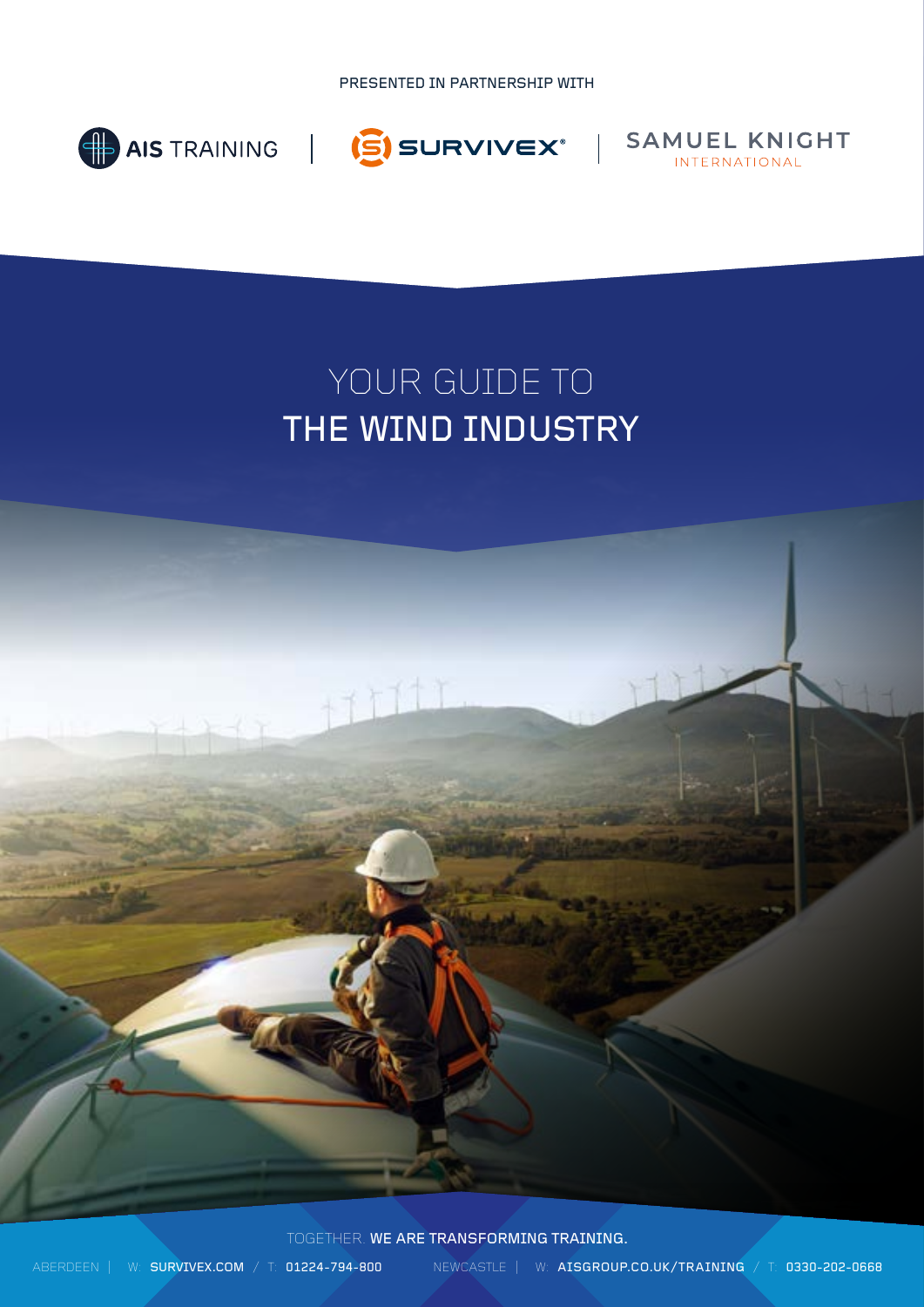

# RENEWABLE ENERGY WIND INDUSTRY GUIDE

# TABLE OF CONTENTS And the state of the state of the state of the page of the state of the state of the page of

| Your guide                                          | З  |
|-----------------------------------------------------|----|
| Introduction to wind                                | 4  |
| GWO certifications                                  | 5  |
| Transferable skills and global wind projects        | ĥ  |
| UK wind projects map                                |    |
| Wind industry jobs and skill <u>s timeline</u>      | 8  |
| Finding and applying for a job in the wind industry | 9  |
| The future needs of the wind industry,              | 1Π |

### YOUR GUIDE TO THE WIND INDUSTRY

AIS Training and Survivex are the largest GWO training providers in the UK. We deliver specialist training for the wind industry to thousands of delegates each year from our GWO-endorsed centres in Newcastle upon Tyne and Aberdeen.

Samuel Knight International specialises in local and global manpower solutions for the wind sector, deploying talent across engineering, construction, project management, commercial, operation and maintenance, and technical field services to support the renewable energy industry.

AIS Training and Samuel Knight International have teamed up to deliver your guide to the wind industry. Our combined expertise allows us to provide unique knowledge and insight that we would like to share with potential wind industry personnel. Whether you are new to the wind industry, or you would like to upskill in your current role, we can provide advice and guidance on the steps to take.

### PRIME LOCATIONS

Our strategically placed training locations around the UK and the North Sea Energy Sector.

CHOOSE BETWEEN OUR ABERDEEN AND NEWCASTLE SITES.

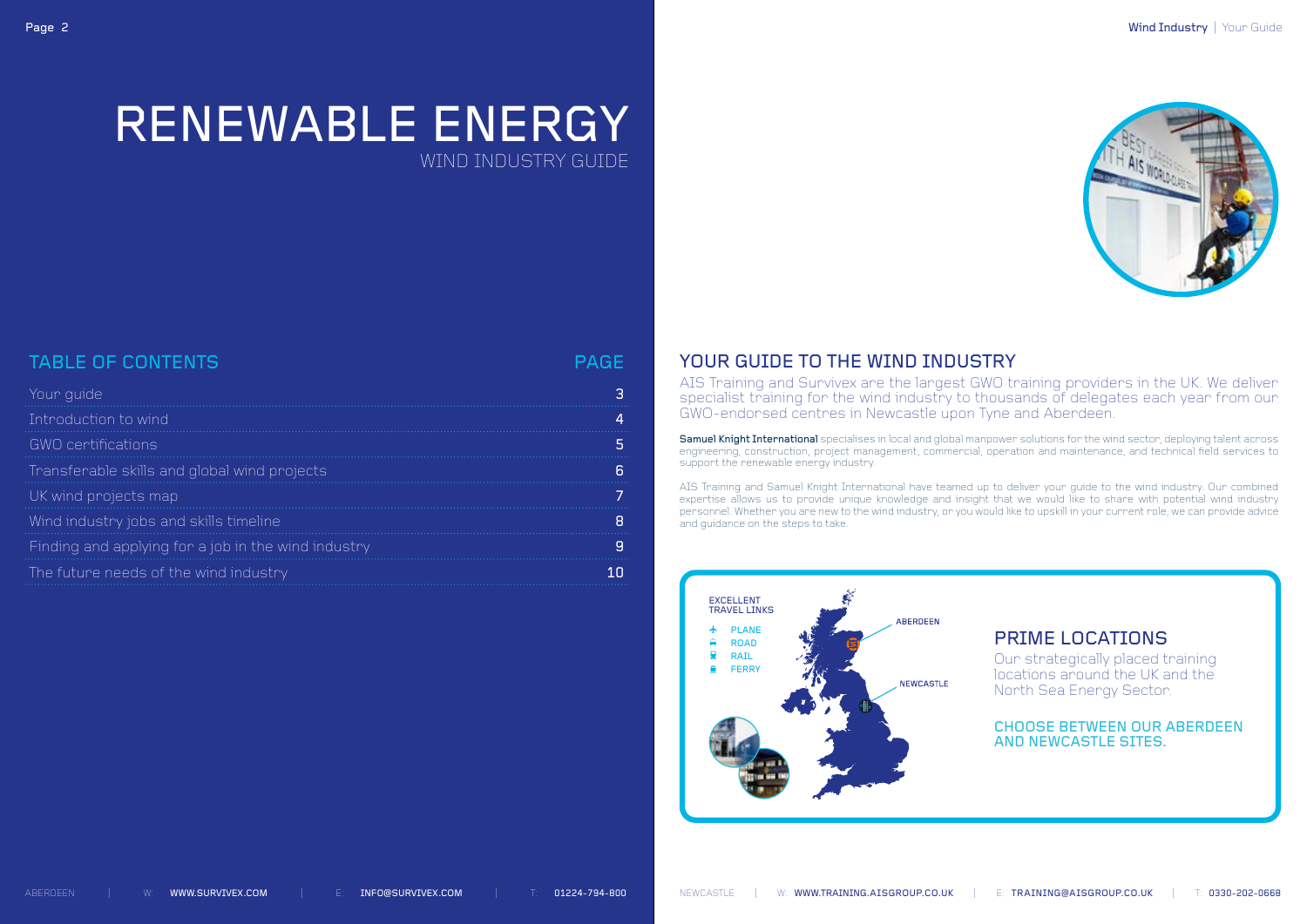### GWO CERTIFICATIONS

The first step to any career in the wind industry is ensuring you have the certifications required. The Global Wind Organisation (GWO) sets the international standard for safety training and emergency procedures in the global wind industry.

### All offshore personnel in the wind industry are required to complete the minimum level of basic safety training which includes:

- [GWO Working at Height](https://training.aisgroup.co.uk/course-details/7377/gwo-working-at-height)
- [GWO Manual Handling](https://training.aisgroup.co.uk/course-details/7375/gwo-manual-handling)
- [GWO First Aid](https://training.aisgroup.co.uk/course-details/7374/gwo-first-aid)
- [GWO Fire Awareness](https://training.aisgroup.co.uk/course-details/7376/gwo-fire-awareness)
- [GWO Sea Survival\\*](https://training.aisgroup.co.uk/course-details/7371/gwo-sea-survival)

\*Onshore personnel are not required to complete GWO Sea Survival training.

The courses can be completed individually or as part of a GWO Basic Safety Training (BST) package which is offered by most GWOapproved training providers. You can [book your GWO BST Package at AIS Training or Survivex](https://training.aisgroup.co.uk/course-details/10848/gwo-basic-safety-training-bst-package) with 0% finance available.

Dependent on the role you would like, you will likely be required to complete additional specialist training to increase your chances of landing a job. GWO has developed training for all areas of the wind industry including blade repair and lifting operations. The full list of GWO training standards are available on [AIS Training's website.](https://training.aisgroup.co.uk/courses/skills/renewables-and-wind-energy)

Due to the skills shortage in the wind industry and the secluded locations of many wind farms, employers are often searching for potential employees with skills in multiple disciplines.

Wind personnel can therefore benefit from training in additional areas including [rigging](https://training.aisgroup.co.uk/course-details/7/opito-rigger-training-stage-1), [banksman,](https://training.aisgroup.co.uk/course-details/4/opito-banksman-and-slinger-training-stage-1) [rope access](https://training.aisgroup.co.uk/course-details/5/irata-rope-access-level-1-2-or-3) and [first aid.](https://training.aisgroup.co.uk/course-details/10303/gwo-enhanced-first-aid-efa)

### INTRODUCTION TO WIND

As a 'boom' industry, renewable energy is certainly taking centre stage. With countries around the world committing to clean energy policies, greener thinking, and sustainable solutions, the renewables employment market is expanding at an astonishing rate.

A world powered by renewable energy will mean a phenomenal demand in skilled energy professionals to support the growth and development of the industry.

With a predicted demand for approximately 30,000 workers in the UK's offshore wind market in the next decade and with new wind farms emerging there is a clear need for skilled wind professionals to drive the industry forward and avoid a skills shortage.

As the wind industry grows so does the demand for talent to work within it, bringing exciting new career prospects. The industry is the perfect transition for individuals already working in other areas of energy production, and for those newly qualified in onshore or offshore training - the opportunities are endless.

With so many career paths available, the route you take in the wind industry will depend on your interests, overall experience, and qualifications.

> It is also important to note that the certificates required by employers can vary according to which project they are working on and the standards they follow. You can check with individual employers to find out what their specific requirements are, and ensure you understand the skills required for the role you would like.

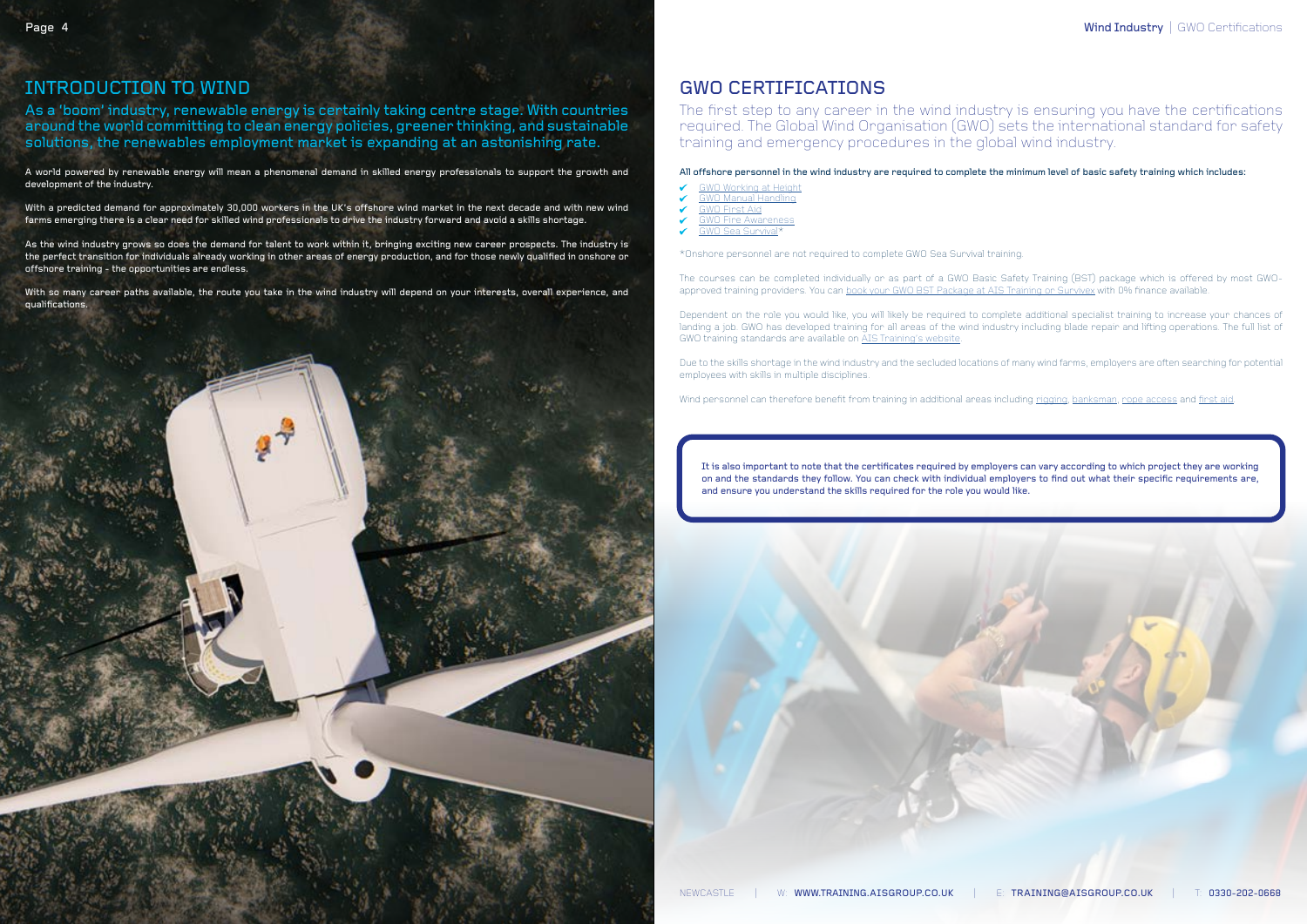### TRANSFERABLE SKILLS

Having transferable skills from another industry is a distinct advantage in the wind industry, as many wind industry roles require engineering or construction skills.

It is worth thinking about the role you have now or roles you have previously had, and how you could link that experience to a career in wind. If you are an electrician or a mechanic, you will find your skills are readily transferable to wind. Or if you are currently in the oil and gas industry, your offshore experience will be a bonus with potential employers.

### GLOBAL WIND PROJECTS

Future market predictions for both existing and emerging renewable energy markets are promising. In the UK alone, a 40 GW target is in place by 2030 with much of Europe expanding investment and scope for project development. Europe remains the largest offshore installation market.

- $\checkmark$  Wind energy is one of the fastest growing industries in the world
- $\checkmark$  The number of wind jobs in the UK are predicted to treble by 2030 (Offshore Wind Industry Council)
- $\blacktriangleright$  Approximately 11 million jobs worldwide were held within the renewable energy market
- $\checkmark$  The emerging renewable energy market of China holds an employment figure of  $44\%$  of wind jobs
- Global offshore market outlook, annual global growth rate
- $\checkmark$  The European Commission estimates that total offshore wind 2050, making offshore wind a crucial pillar in Europe's power
- $\checkmark$  Over 60 GW of wind energy capacity was installed globally in 2019 (a 19% increase from 2018)

 $*$ Source provision

Projection for wind development within new and emerging markets includes the US, South America and Asia-Pacific..

A pioneering industry, countries are looking towards wind energy to reach their net zero emissions targets, attracted by the falling costs of the sector.

> $^\star$ Map for reference only  $^-$ Not to scale and not an exhaustive list of





ABERDEEN | W: WWW.SURVIVEX.COM | E: INFO@SURVIVEX.COM | T: 01224-794-800

### Page 6 Mind Industry | UK Offshore Wind Projects Map<sup>\*</sup>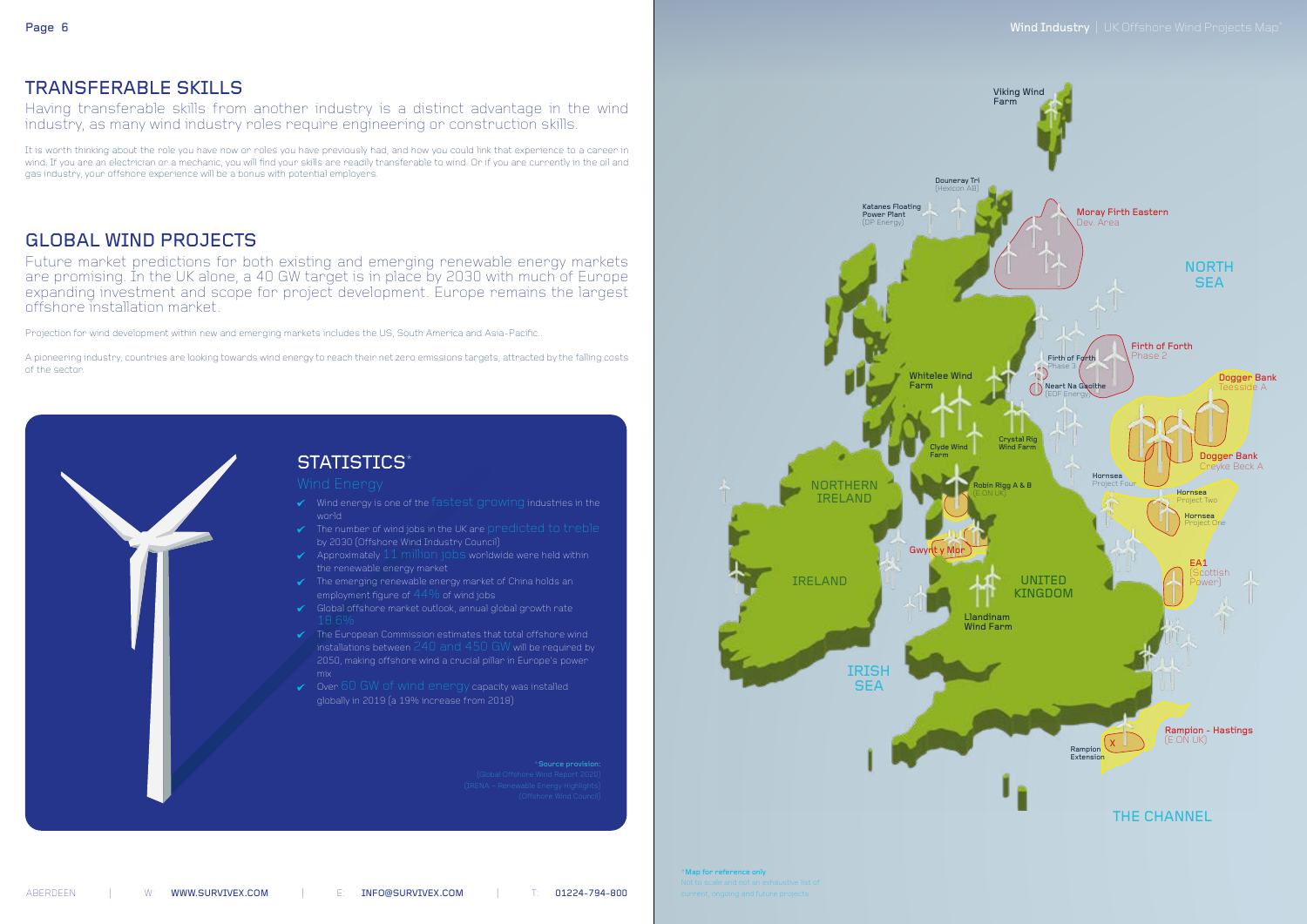## FINDING A JOB IN THE WIND INDUSTRY

The wind industry is continually innovating – it is exciting, lucrative and full of varying careers. The rapid development of renewable energy means there is plenty of opportunities for jobs in the wind industry.

Once you have qualified in a relevant wind qualification you might want to consider speaking to a specialist renewable energy recruiter such as Samuel Knight International to assist in your job search.

There is a wide range of roles and requirements across the wind industry – researching the type of company you want to work for is a good place to start!

## APPLYING FOR A JOB IN THE WIND INDUSTRY

Before you apply for your dream role in the wind industry, you need to ensure potential employers can verify your certifications.

The Global Wind Industry Training Records Database (WINDA) is an online portal that holds data on all personnel who have completed a GWO qualification. You will be required to register on WINDA before attending any GWO training courses. [View AIS Training's step-by](https://training.aisgroup.co.uk/article-details/243/gwo-introduces-winda-how-to-register)[step guide to registering with WINDA](https://training.aisgroup.co.uk/article-details/243/gwo-introduces-winda-how-to-register) or [visit the WINDA portal](https://winda.globalwindsafety.org/) to find out more.

- Installation Managers (£120,000 £150,000)
- $\nV$  Wind Turbine Technicians (£40,000 £55,000)
- Electrical Engineers  $(£50,000 £70,000)$
- Mechanical Engineers (£40,000 £60,000)  $\checkmark$
- $\triangledown$  Design Engineers  $(£45,000 £65,000)$
- Cable Jointers (£35,000 £45,000)  $\checkmark$
- Operations Managers (£65,000 £85,000)  $\checkmark$
- $\checkmark$  Field Service Technicians (£45,000 £65,000)
- Blade Repair Technicians (£40,000 £55,000)  $\checkmark$
- $\checkmark$ **Service Managers** (£75,000 - £85,000)
- $\checkmark$  Technical Analysts (£40,000 £60,000)

When you find the job for you and you are ready to apply, you should tailor your CV to the role. Emphasise the certifications, skills and experience you have that are relevant to the role, including any transferable skills.

### WIND INDUSTRY JOB ROLES

There are many career options within the wind industry, from transport, installation and logistics to operations and maintenance. Some jobs will be office based; however, most will be in the field either onshore of offshore.

The salary band you can expect to achieve will differ depending on the role and the company.

### The top employers are often looking for:

- Project Managers (£120,000 £150,000)  $\checkmark$
- Environmental Advisors (£40,000 £60,000)
- Wind Analysts (£50,000 £70,000)
- Environmental Scientists (£60,000 £80,000)
- Contract Engineers (£50,000 £70,000)
- Contract Managers (£80,000 £100,000) ✓
- $\checkmark$ Geotechnical Engineers (£80,000 - £100,000)
- Procurement Specialists (£50,000 £70,000)  $\checkmark$
- Production Managers (£45,000 £50,000)
- Quality Inspectors (£40,000 £60,000)  $\checkmark$
- Structural Engineers (£65,000 £85,000)
- Site Managers (£75,000 £85,000)



OPERATION &

**2**

◆ Performance Managers (£45,000 - £60,000)

PRE-CONSTRUCTION

Planning a wind farm requires a combination of various experts to set out the requirements for building and operating the farm, as well as forecast the environmental and social benefits of its development.



Installing and commissioning a wind farm requires a combination of technical experts in different areas of engineering.



A team of people are required to manage the process of preconstruction for a wind farm, including the preparation of the land and the manufacturing of the wind turbine components.

 $\checkmark$  Training Coordinators (£50,000 - £60,000)

Wind farms require a continuous workforce to operate the wind turbines and provide regular maintenance to keep them in optimum working condition throughout their life cycle.



A combination of personnel from the previous stages of the wind farm are required to reverse the construction process for decommissioning, or restart the process for re-powering.

## WIND INDUSTRY EMPLOYERS

There are hundreds of employers in the wind industry, from global wind energy companies to those providing services into the industry.

Researching specific companies will give you an idea of the types of roles they are currently recruiting for, and the skills and qualifications they would look for to fulfill those roles.



ABERDEEN | W: WWW.SURVIVEX.COM | E: INFO@SURVIVEX.COM | T: 01224-794-800

Wind Industry | Wind Industry Jobs and Employers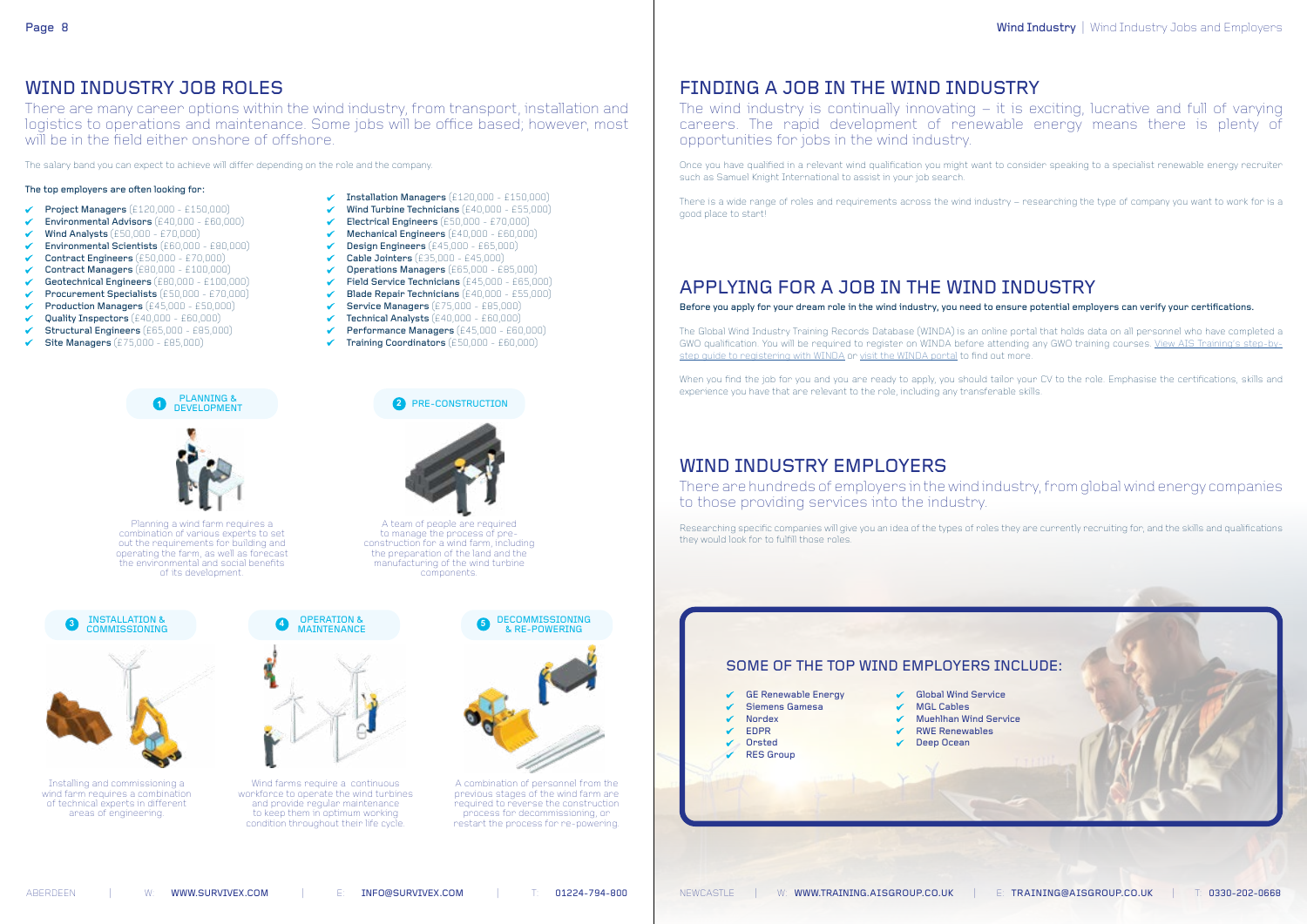*"I love working in the wind sector. The lifestyle suits me down to the ground as it's a bit like being in the military, spending spells away from home but also having quality time off afterwards."*

*"I love working in the global wind industry, it's surpassed all my expectations!"*

*"At the moment I'm working in Texas repairing wind turbines and every morning I look out at the breath-taking views stretching for miles and thank my lucky stars. I've never regretted my decision to change careers for a moment."*

*"Being a car mechanic definitely gave me a great head start for the wind industry as many of my technical skills were easily transferable. The global wind industry is seeing unprecedented growth and green energy is definitely the future.* 

*I'm really enjoying working in the sector and am so pleased I made the decision to change careers. Anyone thinking about retraining should take the plunge – you only regret what you don't do."*

*"No regrets about transferring my skills to the wind sector. It's been amazing!"*

### THE FUTURE NEEDS OF THE WIND INDUSTRY

- $\checkmark$  Flexible training and specialist programmes: Relevant qualifications matched to industry skill specifications.
- Long term partnerships within academics:  $\checkmark$ Raising awareness and enabling greater understanding of the opportunities available.
- $\checkmark$ Candidate attraction:

With a renewable energy future now in reach, the industry must have access to the right skills. The energy industry as a whole is pivoting its approach to the changing landscape of energy production as the demand for cleaner energy intensifies.

With the exponential growth of 'green' jobs worldwide - there are several solutions that will aid and facilitate the industry with the skilled manpower they need to be successful in the marketplace.

The rate of innovation, change and advancement within renewable energy has been remarkable and as we look forward to the future of renewables, the predicted surge of demand within the industry for skilled workers over the coming years will be intensified as investment, projects and sector growth continues.

To target skills gaps, an overview of the existing and known future skills base within the renewables sector will enable the mapping out of the longer-term renewables skills matrix that both employers and suppliers can utilise for the succession of workforce needs.

One of the key challenges associated with renewable energy job creation is to find the right talent in an emerging market, which is leading to major skills shortages.

Renewable energy employers and suppliers working collaboratively will be a vital inroad to understanding and creating skills for the future.

Access to talent, identifying skilled individuals for project requirements.